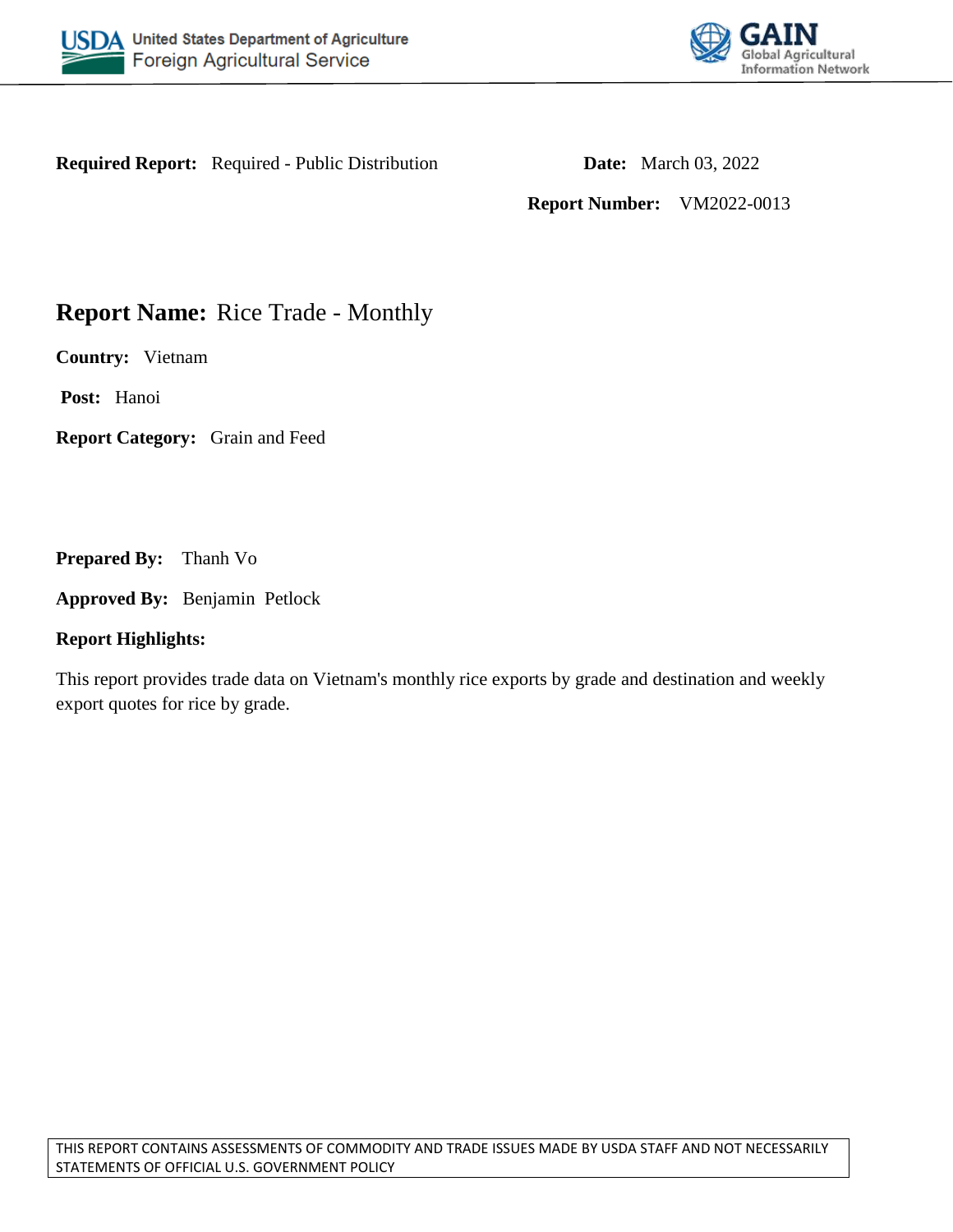# **Commodities:**

Rice, Milled

# **1. Vietnam Rice Exports by Grade and Destination, January 2022**

| <b>Destination</b> | 5%      | 10%                      | 15%    | 25%                      | 100%                     | <b>Glutinous</b>         | <b>Jasmine</b> | <b>Unknown</b> | <b>Total</b> |
|--------------------|---------|--------------------------|--------|--------------------------|--------------------------|--------------------------|----------------|----------------|--------------|
| <b>ASIA</b>        | 139,623 | 741                      | 36,440 | 20,968                   | 7,122                    | 23,985                   | 117,541        | 8,051          | 354,472      |
| <b>AFRICA</b>      | 4,934   | $\overline{\phantom{a}}$ | -      | $\overline{\phantom{a}}$ | 2,998                    | $\overline{\phantom{a}}$ | 74,314         | 446            | 82,693       |
| <b>EUROPE</b>      | 1,256   | $\overline{\phantom{0}}$ | ۰      | $\overline{\phantom{a}}$ | $\overline{\phantom{a}}$ | 545                      | 7,119          | 2,074          | 10,994       |
| <b>AMERICAS</b>    | 30,506  | $\overline{\phantom{0}}$ | -      | 272                      | $\overline{\phantom{a}}$ | 26                       | 2,721          | 177            | 33,702       |
| <b>OCEANIA</b>     | 289     | 74                       | 925    | $\overline{\phantom{a}}$ | 175                      | 130                      | 8,404          | 7,287          | 17,285       |
| <b>TOTAL</b>       | 176,609 | 815                      | 37,365 | 21,240                   | 10,295                   | 24,686                   | 210,099        | 18,035         | 499,145      |

Unit: Tons

Source: Trade contacts/Vietnam Customs/Post's calculation

## **2. Weekly Export Quotes for Rice, by Grade**

Trader Quotes for Vietnam Rice Exports FOB basis, Week of January 1-7, 2021:

| Quotes $(\frac{5}{\tan})$ |     |                |     |     |     |     |     |         |               |  |
|---------------------------|-----|----------------|-----|-----|-----|-----|-----|---------|---------------|--|
|                           |     | Quote Averages |     |     |     |     |     |         |               |  |
| % Broken                  | #1  | #2             | #3  | #4  | #5  | #6  | #7  | Current | Previous      |  |
|                           |     |                |     |     |     |     |     | Average | (December 31) |  |
|                           | 400 | 405            | 408 | 395 | 400 | 400 | 395 | 400.43  | 395.00        |  |
| 10                        | N/A | N/A            | N/A | N/A | N/A | N/A | N/A | N/A     | N/A           |  |
| 15                        | 390 | 395            | 398 | 385 | 390 | 388 | 385 | 390.14  | 385.00        |  |
| 25                        | 380 | 385            | 388 | 375 | 380 | 380 | 375 | 380.43  | 375.00        |  |

Trader Quotes for Vietnam Rice Exports FOB basis, Week of January 8-14, 2021:

|          |     | <b>Ouote Averages</b> |     |     |     |     |     |         |             |
|----------|-----|-----------------------|-----|-----|-----|-----|-----|---------|-------------|
| % Broken | #1  | #2                    | #3  | #4  | #5  | #6  | #7  | Current | Previous    |
|          |     |                       |     |     |     |     |     | Average | (January 7) |
|          | 390 | 393                   | 380 | 390 | 397 | 388 | 389 | 389.57  | 400.43      |
| 10       | N/A | N/A                   | N/A | N/A | N/A | N/A | N/A | N/A     | N/A         |
| 15       | 380 | 385                   | 370 | 380 | 390 | 378 | N/A | 380.50  | 390.14      |
| 25       | 370 | 378                   | 360 | 370 | 382 | 366 | 370 | 370.86  | 380.43      |